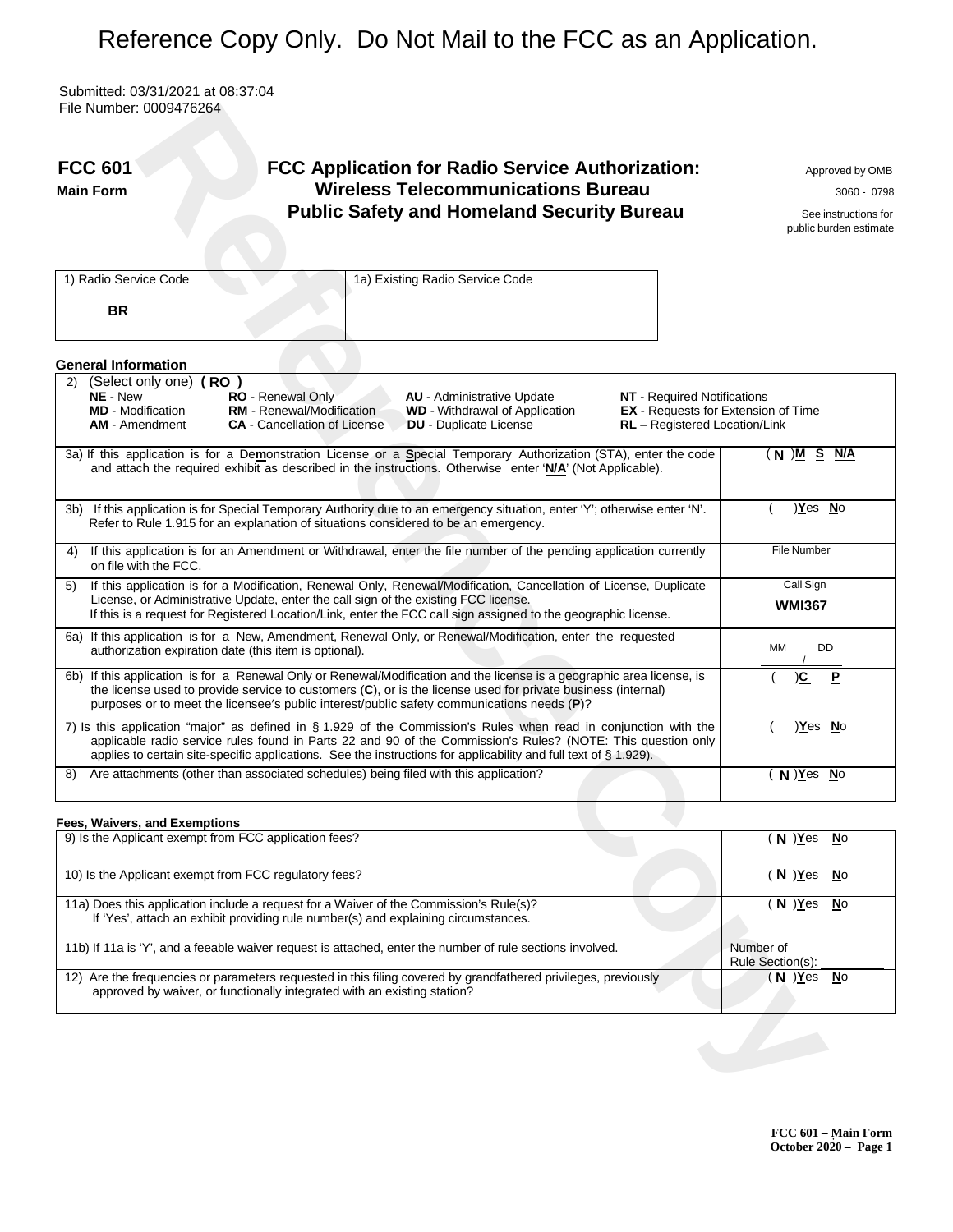| <b>Applicant Information</b>                                                                                                                                                                                                               |                     |                                             |                                                              |               |                               |
|--------------------------------------------------------------------------------------------------------------------------------------------------------------------------------------------------------------------------------------------|---------------------|---------------------------------------------|--------------------------------------------------------------|---------------|-------------------------------|
| 13) FCC Registration Number (FRN):                                                                                                                                                                                                         |                     |                                             |                                                              |               |                               |
| 0018399998                                                                                                                                                                                                                                 |                     |                                             |                                                              |               |                               |
| 14) Applicant/Licensee Legal Entity Type: (Select One)<br>)Unincorporated Association (<br>)Individual                                                                                                                                     | ) Trust (           | )Government Entity                          | )Corporation<br>$\sqrt{ }$                                   |               | (X) Limited Liability Company |
| )Limited Partnership (<br>General Partnership<br>$\sqrt{2}$                                                                                                                                                                                |                     | )Limited Liability Partnership              | )Consortium                                                  |               |                               |
| Other:                                                                                                                                                                                                                                     |                     |                                             |                                                              |               |                               |
| 15) If the Licensee name is being updated, is the update a result from the sale (or transfer of control) of the license(s) to<br>party and for which proper Commission approval has not been received or proper notification not provided? |                     |                                             |                                                              |               | )Yes<br><u>No</u>             |
| 16) First Name (if individual):                                                                                                                                                                                                            | MI:                 | Last Name:                                  |                                                              |               | Suffix:                       |
| 17) Legal Entity Name (if other than individual):                                                                                                                                                                                          |                     |                                             |                                                              |               |                               |
| <b>Clearwire Spectrum Holdings III LLC</b>                                                                                                                                                                                                 |                     |                                             |                                                              |               |                               |
| 18) Attention To:                                                                                                                                                                                                                          |                     |                                             |                                                              |               |                               |
| <b>FCC Regulatory Compliance</b>                                                                                                                                                                                                           |                     |                                             |                                                              |               |                               |
| 19) P.O. Box:                                                                                                                                                                                                                              | And/Or              | 20) Street Address:                         |                                                              |               |                               |
|                                                                                                                                                                                                                                            |                     | 12920 SE 38th Street                        |                                                              |               |                               |
|                                                                                                                                                                                                                                            |                     |                                             |                                                              |               |                               |
| $21)$ City:                                                                                                                                                                                                                                |                     |                                             | 22) State:                                                   | 23) Zip Code: |                               |
| <b>Bellevue</b>                                                                                                                                                                                                                            |                     |                                             | <b>WA</b>                                                    | 98006         |                               |
| 24) Telephone Number:                                                                                                                                                                                                                      |                     | $25)$ Fax:                                  |                                                              |               |                               |
| (425)383-8401                                                                                                                                                                                                                              |                     | (425)383-4840                               |                                                              |               |                               |
| 26) E-Mail Address:                                                                                                                                                                                                                        |                     |                                             |                                                              |               |                               |
| FCCRegulatoryComplainceContact@t-mobile.com                                                                                                                                                                                                |                     |                                             |                                                              |               |                               |
|                                                                                                                                                                                                                                            |                     |                                             |                                                              |               |                               |
| 27) Demographics (Optional)<br>Race:                                                                                                                                                                                                       | Ethnicity:          |                                             |                                                              | Gender:       |                               |
| )American Indian or Alaska Native                                                                                                                                                                                                          | )Hispanic or Latino |                                             |                                                              | )Male         |                               |
| )Asian                                                                                                                                                                                                                                     |                     | )Not Hispanic or Latino                     | $\overline{ }$                                               | )Female       |                               |
| )Black or African-American                                                                                                                                                                                                                 |                     |                                             |                                                              |               |                               |
| )Native Hawaiian or Other Pacific Islander                                                                                                                                                                                                 |                     |                                             |                                                              |               |                               |
| )White                                                                                                                                                                                                                                     |                     |                                             |                                                              |               |                               |
| <b>Real Party in Interest</b>                                                                                                                                                                                                              |                     |                                             |                                                              |               |                               |
| 28) Name of Real Party in Interest of Applicant (If different from<br>Applicant):                                                                                                                                                          |                     |                                             | 29) FCC Registration Number (FRN) of Real Party in Interest: |               |                               |
|                                                                                                                                                                                                                                            |                     |                                             |                                                              |               |                               |
| <b>Contact Information</b> (If different from the Applicant)                                                                                                                                                                               |                     |                                             |                                                              |               |                               |
| Check here if same as Applicant.<br>30) First Name:                                                                                                                                                                                        | MI:                 | Last Name:                                  |                                                              |               | Suffix:                       |
|                                                                                                                                                                                                                                            |                     |                                             |                                                              |               |                               |
| 31) Company Name:<br>T-Mobile USA, Inc.                                                                                                                                                                                                    |                     |                                             |                                                              |               |                               |
| 32) Attention To:<br><b>FCC Regulatory Compliance</b>                                                                                                                                                                                      |                     |                                             |                                                              |               |                               |
| 33) P.O. Box:                                                                                                                                                                                                                              | And<br>/Or          | 34) Street Address:<br>12920 SE 38th Street |                                                              |               |                               |
| 35) City:<br><b>Bellevue</b>                                                                                                                                                                                                               |                     | 36) State:<br><b>WA</b>                     |                                                              |               | 37) Zip Code:<br>98006        |
| 38) Telephone Number:<br>(425)383-8401                                                                                                                                                                                                     |                     | 39) Fax:<br>(425)383-4840                   |                                                              |               |                               |
| 40) E-Mail Address:<br>FCCRegulatoryComplainceContact@t-mobil                                                                                                                                                                              |                     |                                             |                                                              |               |                               |
|                                                                                                                                                                                                                                            |                     |                                             |                                                              |               |                               |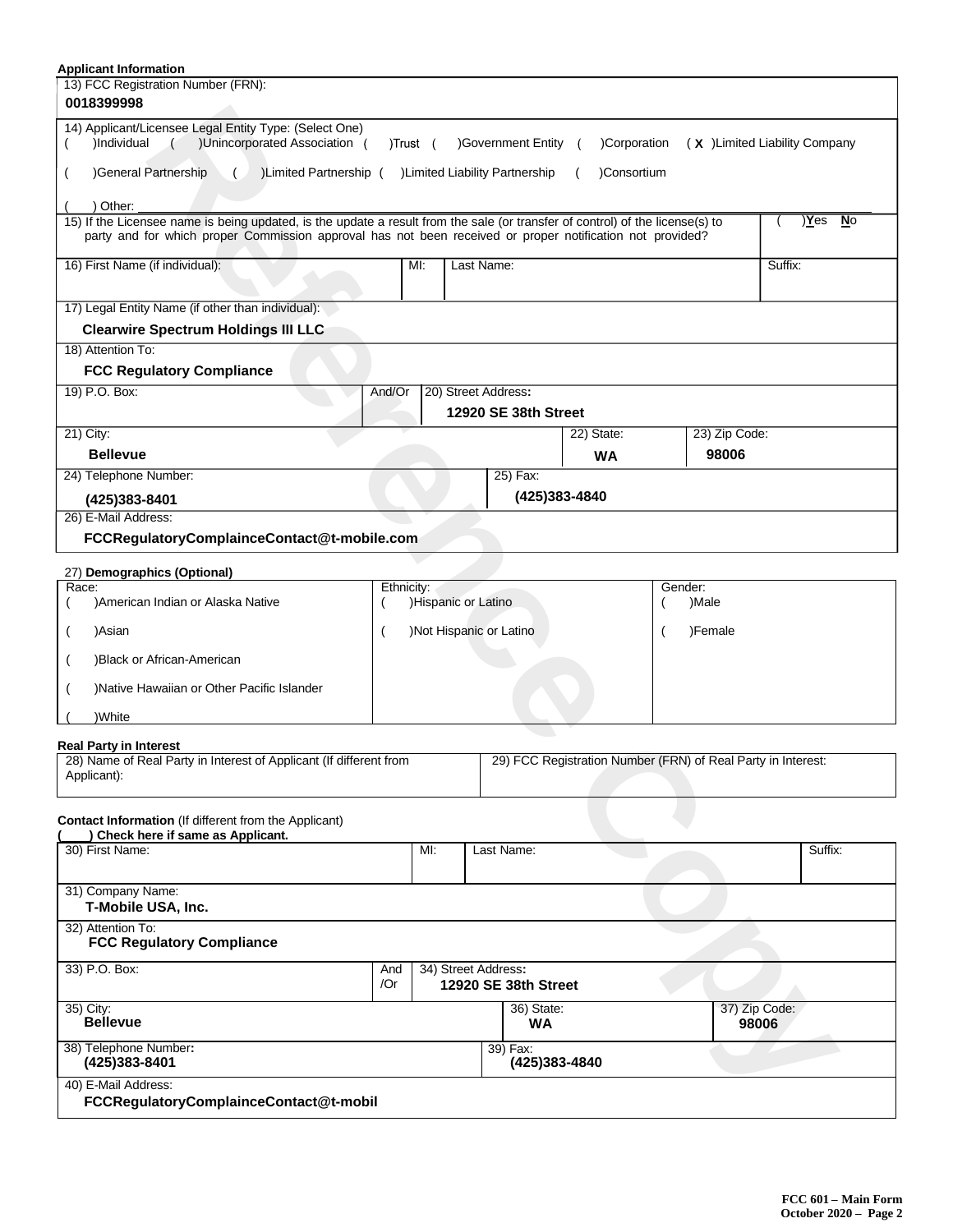# **Regulatory Status**

| <b>Regulatory Status</b><br>41) This filing is for authorization to provide or use the following type(s) of radio service offering (enter all that apply):                                                                                                                            |                   |                       |
|---------------------------------------------------------------------------------------------------------------------------------------------------------------------------------------------------------------------------------------------------------------------------------------|-------------------|-----------------------|
| ( X ) Non-Common Carrier<br>Common Carrier                                                                                                                                                                                                                                            |                   |                       |
| )Private, internal communications<br>Broadcast Services                                                                                                                                                                                                                               |                   | ) <b>Band Manager</b> |
| <b>Type of Radio Service</b>                                                                                                                                                                                                                                                          |                   |                       |
| 42) This filing is for authorization to provide the following type(s) of radio service (choose all that apply):                                                                                                                                                                       |                   |                       |
| $(X)$ Mobile<br>)Radiolocation<br>$(X)$ Eixed<br>)Satellite (sound)<br><b>Broadcast Services</b>                                                                                                                                                                                      |                   |                       |
| 43) Does the Applicant propose to provide service interconnected to the public telephone network?                                                                                                                                                                                     | $(Y)$ Yes No      |                       |
| Alien Ownership Questions (If any answer is 'Y", provide an attachment explaining the circumstances. In preparing the attachment, refer to<br>the Main Form Instructions for the "Alien Ownership Questions".)                                                                        |                   |                       |
| 44) Is the Applicant a foreign government or the representative of any foreign government?                                                                                                                                                                                            | $(N)$ ) $Y$ es No |                       |
| 45) Is the Applicant an alien or the representative of an alien?                                                                                                                                                                                                                      | )Yes No           |                       |
| 46) Is the Applicant a corporation organized under the laws of any foreign government?                                                                                                                                                                                                | <u>)Yes No</u>    |                       |
| 47) Is the Applicant a corporation of which more than one-fifth of the capital stock is owned of record or voted by aliens or<br>their representatives, or by a foreign government or representative thereof, or by any corporation organized under the laws of a<br>foreign country? | )Yes No           |                       |
|                                                                                                                                                                                                                                                                                       |                   |                       |
|                                                                                                                                                                                                                                                                                       |                   |                       |
|                                                                                                                                                                                                                                                                                       |                   |                       |
|                                                                                                                                                                                                                                                                                       |                   |                       |
|                                                                                                                                                                                                                                                                                       |                   |                       |
|                                                                                                                                                                                                                                                                                       |                   |                       |
|                                                                                                                                                                                                                                                                                       |                   |                       |
|                                                                                                                                                                                                                                                                                       |                   |                       |
|                                                                                                                                                                                                                                                                                       |                   |                       |
|                                                                                                                                                                                                                                                                                       |                   |                       |
|                                                                                                                                                                                                                                                                                       |                   |                       |
|                                                                                                                                                                                                                                                                                       |                   |                       |
|                                                                                                                                                                                                                                                                                       |                   |                       |
|                                                                                                                                                                                                                                                                                       |                   |                       |

#### Alien Ownership Questions (If any answer is 'Y", provide an attachment explaining the circumstances. In preparing the attachment, refer to **the Main Form Instructions for the "Alien Ownership Questions".)**

| 44) Is the Applicant a foreign government or the representative of any foreign government?                                                                                                                                                                                            | $N$ ) Yes $N$ o |  |
|---------------------------------------------------------------------------------------------------------------------------------------------------------------------------------------------------------------------------------------------------------------------------------------|-----------------|--|
| 45) Is the Applicant an alien or the representative of an alien?                                                                                                                                                                                                                      | Yes No          |  |
| 46) Is the Applicant a corporation organized under the laws of any foreign government?                                                                                                                                                                                                | Yes No          |  |
| 47) Is the Applicant a corporation of which more than one-fifth of the capital stock is owned of record or voted by aliens or<br>their representatives, or by a foreign government or representative thereof, or by any corporation organized under the laws of a<br>foreign country? | Yes No          |  |

**FCC 601 Main Form October 2020 Page 3**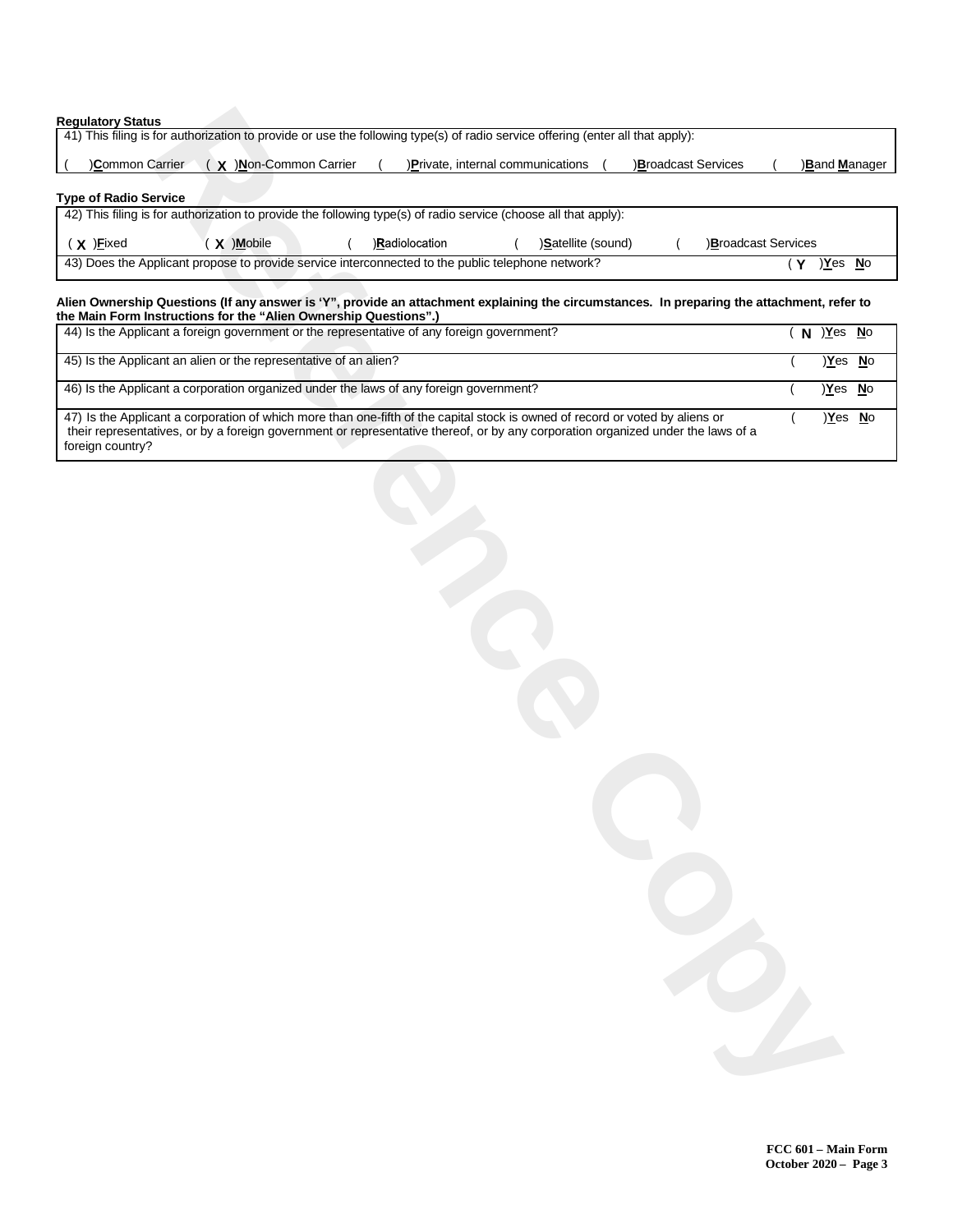483 **Is the Application Copyright Copyright direction** of the capital stock ( ) The Copyright Copyright Copyright Copyright Copyright Copyright Copyright Copyright Copyright Copyright Copyright Copyright Copyright Copyrig is owned of record or voted by aliens or their representatives, or by a foreign government or representative thereof, or by any corporation organized under the laws of a foreign country? 48b) If the answer to 47 or 48a is 'Y' select one of the choices below. The Applicant is exempt from the provisions of Section 310(b). It is not necessary to file a petition for declaratory ruling if the Applicant includes in the attachment required by Item 47 or Item 48a a showing *that the requested license(s) is exempt from the provisions of Section 310(b).* The Applicant has received a declaratory ruling(s) approving its foreign ownership, and the application involves only the acquisition of additional spectrum for the provision of a wireless service in a geographic coverage area for which the Applicant has been previously authorized. If checked, include in the attachment required by Item 47 or Item 48a the citation(s) of the applicable declaratory ruling(s) by DA/FCC number, the FCC Record citation, if available, release date, and a statement that there has been no change in the foreign ownership of the *Applicant since the issuance of its ruling.* The Applicant: (i) has received a declaratory ruling(s) approving its foreign ownership, but is not able to make the certification specified immediately above; or (ii) is an "affiliate" of a Licensee or Lessee/Sublessee that received a declaratory ruling(s) under 47 CFR § 1.990(a) *a*nd is relying on the affiliate's ruling for purposes of filing this application as permitted under the affiliate's ruling and 47 CFR § 1.994(b). If checked, and if the Applicant received its declaratory ruling(s) on or after August 9, 2013, include in the attachment required by Item 47 or Item 48a the citation(s) of the Applicant's declaratory ruling(s) by DA/FCC number, the FCC Record citation, if available, release date, and a statement that the Applicant is in compliance with the terms and conditions of its ruling and with the Commission's Rules. If checked, and if the Applicant received its declaratory ruling(s) prior to August 9, 2013, include in the attachment required by Item 48a a copy of a petition for declaratory ruling filed contemporaneously with the Commission to extend the Applicant's existing ruling(s) to cover the same radio service(s) and geographic coverage area(s) involved in the application. Alternatively, the Applicant may request a new declaratory ruling pursuant to Section 1.990(a) of the Commission's Rules, 47 CFR § 1.990(a). Petitions for declaratory ruling may be filed *electronically on the Internet through the International Bureau Filing System (IBFS) (with a copy attached hereto).* If checked, and if the Applicant is relying on an affiliate's ruling for purposes of filing this application, include in the attachment required by Item 47 or Item 48a the citation(s) of the applicable declaratory ruling(s) by DA/FCC number, the FCC Record citation, if available, release date, and a statement that the Applicant is in compliance with the terms and conditions of the named affiliate's ruling and with the Commission's Rules. The Applicant must also include a certification of compliance signed by the named affiliate or other qualified entity as *specified in 47 CFR § 1.994(b). See Main Form Instructions for Items 47 or 48a, as applicable.* The Applicant has not received a declaratory ruling approving its foreign ownership and is requesting a declaratory ruling under 47 CFR § 1.990(a) in a petition filed contemporaneously with the Commission. If checked, include in the attachment required by Item 47 or 48a a copy of the petition for declaratory ruling filed contemporaneously with the Commission pursuant to 47 CFR § 1.990(a). Petitions for declaratory ruling may be filed electronically on the Internet through the International *Bureau Filing System (IBFS) (with a copy attached hereto).*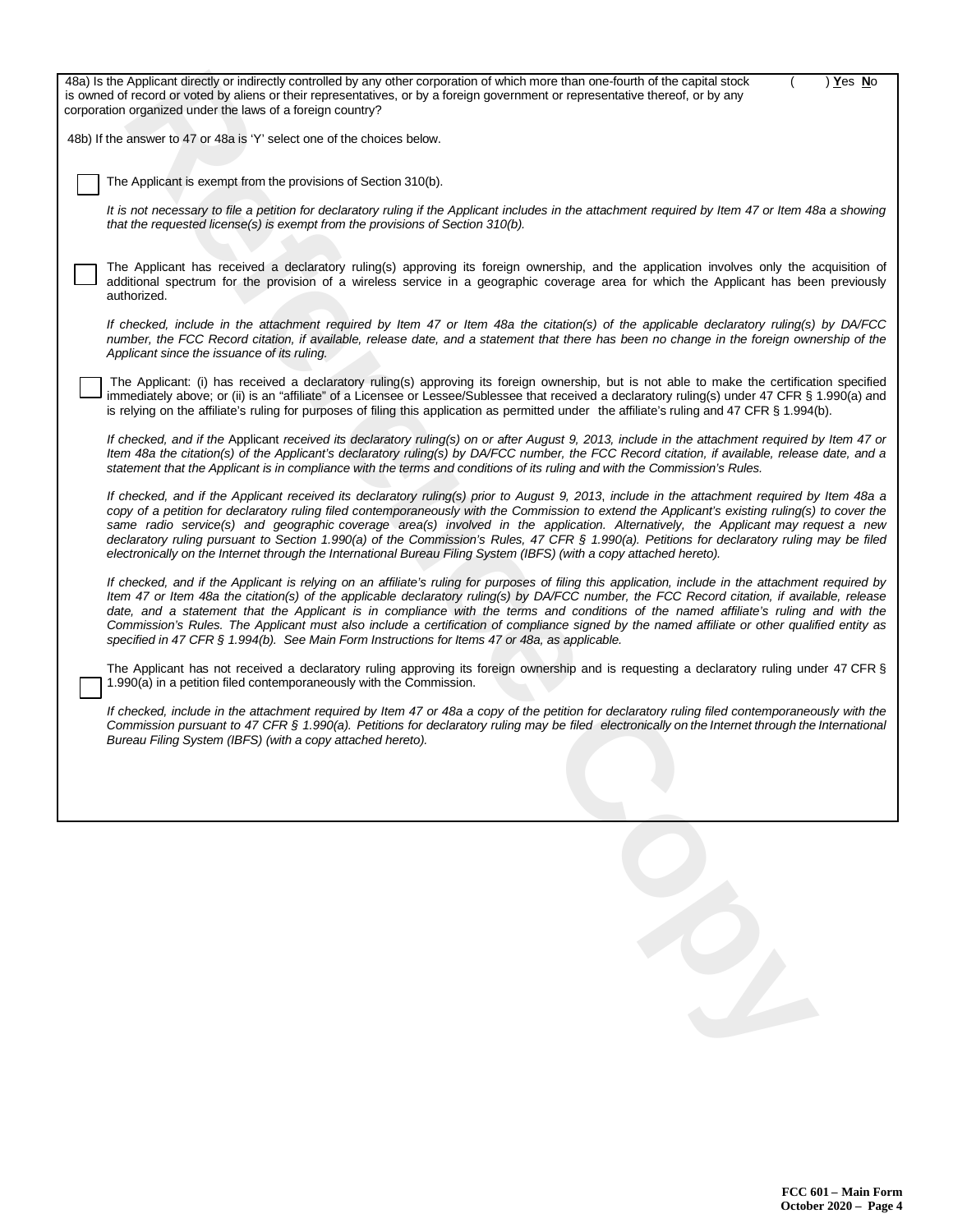| <b>Basic Qualification Questions</b>                                                                                                                                                                                                                                                                                                                                                      |   |                            |  |
|-------------------------------------------------------------------------------------------------------------------------------------------------------------------------------------------------------------------------------------------------------------------------------------------------------------------------------------------------------------------------------------------|---|----------------------------|--|
| 49) Has the Applicant or any party to this application had any FCC station authorization, license or construction<br>permit revoked or had any application for an initial, modification or renewal of FCC station authorization, license, or construction<br>permit denied by the Commission?                                                                                             | N | <u>)Y</u> es <u>N</u> o    |  |
| 50) Has the Applicant or any party to this application, or any party directly or indirectly controlling the Applicant,<br>ever been convicted of a felony by any state or federal court?                                                                                                                                                                                                  |   | N ) <u>Y</u> es <u>N</u> o |  |
| 51) Has any court finally adjudged the Applicant or any party directly or indirectly controlling the Applicant guilty of unlawfully<br>monopolizing or attempting unlawfully to monopolize radio communication, directly or indirectly, through control of<br>manufacture or sale of radio apparatus, exclusive traffic arrangement, or any other means or unfair methods of competition? |   | N Yes No                   |  |
| <b>Note: If the answer to any of 49-51 is 'Y'</b> , attach an exhibit explaining the circumstances.                                                                                                                                                                                                                                                                                       |   |                            |  |

# **Aeronautical Advisory Station (Unicom) Certification**

# **Broadband Radio Service and Educational Broadband Service Cable Cross-Ownership**

| 53a) Will the requested facilities be used to provide multichannel video programming service?                                                                                                                                                                                       | N | )Yes   | <b>N</b> o |
|-------------------------------------------------------------------------------------------------------------------------------------------------------------------------------------------------------------------------------------------------------------------------------------|---|--------|------------|
| 53b) If the answer to question 53a is 'Y', does the Applicant operate, control or have an attributable interest<br>(as defined in 47 CFR § 27.1202) in a cable television system whose franchise area is located within the geographic service<br>area of the requested facilities? |   | Yes No |            |
| Note: If the answer to question 53b is 'Y', attach an exhibit explaining how the Applicant complies with 47 CFR § 27.1202 or<br>justifying a waiver of that rule. If a waiver of the Commission Rule(s) is being requested, Item 11a must be answered 'Y'.                          |   |        |            |
|                                                                                                                                                                                                                                                                                     |   |        |            |

# **Broadband Radio Service and Educational Broadband Service (Part 27)**

| 54) (For EBS only) Does the Applicant comply with the programming requirements contained in 47 CFR § 27.1203?                                                                                                                                                                             | Yes No   |  |
|-------------------------------------------------------------------------------------------------------------------------------------------------------------------------------------------------------------------------------------------------------------------------------------------|----------|--|
| <b>Note:</b> If the answer to item 54 is 'N', attach an exhibit explaining how the Applicant complies with 47 CFR § 27.1203 of the<br>Commission's Rules or justifying a waiver of that rule. If a waiver of the Commission Rule(s) is being requested, Item 11a must be<br>answered 'Y'. |          |  |
| 55) (For BRS and EBS) Does the Applicant comply with 47 CFR §§ 27.50, 27.55, and 27.1221?                                                                                                                                                                                                 | $Yes$ No |  |
| Note: If the answer to item 55 is 'N', attach an exhibit justifying a waiver of that rule(s). If a waiver of the Commission Rule(s) is<br>being requested. Item 11a must be answered 'Y'.                                                                                                 |          |  |

#### **For Applicants Who Participated in an Auction**

| 56) Is the Applicant a qualifying rural wireless partnership or a member of a qualifying rural wireless partnership?                                       | $Yes$ No |
|------------------------------------------------------------------------------------------------------------------------------------------------------------|----------|
| Note: If the answer to item 56 is 'Y', attach an exhibit listing all members of the qualifying rural wireless partnership, including their<br>FRN numbers. |          |

## **For Renewal Applicants**

| 50) Has the Applicant or any party to this application, or any party directly or indirectly controlling the Applicant,<br>ever been convicted of a felony by any state or federal court?                                                                                                                                                                                                                                                                                                                                                                                                                                                                                                                                                                                                    |                | ( N ) Yes No             |                |
|---------------------------------------------------------------------------------------------------------------------------------------------------------------------------------------------------------------------------------------------------------------------------------------------------------------------------------------------------------------------------------------------------------------------------------------------------------------------------------------------------------------------------------------------------------------------------------------------------------------------------------------------------------------------------------------------------------------------------------------------------------------------------------------------|----------------|--------------------------|----------------|
| 51) Has any court finally adjudged the Applicant or any party directly or indirectly controlling the Applicant guilty of unlawfully<br>monopolizing or attempting unlawfully to monopolize radio communication, directly or indirectly, through control of<br>manufacture or sale of radio apparatus, exclusive traffic arrangement, or any other means or unfair methods of competition?                                                                                                                                                                                                                                                                                                                                                                                                   | $\mathsf{N}$   | Yes No                   |                |
| Note: If the answer to any of 49-51 is 'Y', attach an exhibit explaining the circumstances.                                                                                                                                                                                                                                                                                                                                                                                                                                                                                                                                                                                                                                                                                                 |                |                          |                |
| Aeronautical Advisory Station (Unicom) Certification                                                                                                                                                                                                                                                                                                                                                                                                                                                                                                                                                                                                                                                                                                                                        |                |                          |                |
| 52) () I certify that the station will be located on property of the airport to be served, and, in cases where the airport does not have a control<br>tower, RCO, or FAA flight service station, that I have notified the owner of the airport and all aviation service organizations located at the airport<br>within ten days prior to application.                                                                                                                                                                                                                                                                                                                                                                                                                                       |                |                          |                |
| Broadband Radio Service and Educational Broadband Service Cable Cross-Ownership                                                                                                                                                                                                                                                                                                                                                                                                                                                                                                                                                                                                                                                                                                             |                |                          |                |
| 53a) Will the requested facilities be used to provide multichannel video programming service?                                                                                                                                                                                                                                                                                                                                                                                                                                                                                                                                                                                                                                                                                               | (N)            | <u>Yes</u> No            |                |
| 53b) If the answer to question 53a is 'Y', does the Applicant operate, control or have an attributable interest<br>(as defined in 47 CFR § 27.1202) in a cable television system whose franchise area is located within the geographic service<br>area of the requested facilities?                                                                                                                                                                                                                                                                                                                                                                                                                                                                                                         |                | Yes No                   |                |
| Note: If the answer to question 53b is 'Y', attach an exhibit explaining how the Applicant complies with 47 CFR § 27.1202 or<br>justifying a waiver of that rule. If a waiver of the Commission Rule(s) is being requested, Item 11a must be answered 'Y'.                                                                                                                                                                                                                                                                                                                                                                                                                                                                                                                                  |                |                          |                |
| <b>Broadband Radio Service and Educational Broadband Service (Part 27)</b>                                                                                                                                                                                                                                                                                                                                                                                                                                                                                                                                                                                                                                                                                                                  |                |                          |                |
| 54) (For EBS only) Does the Applicant comply with the programming requirements contained in 47 CFR § 27.1203?                                                                                                                                                                                                                                                                                                                                                                                                                                                                                                                                                                                                                                                                               |                | <u>)Yes No</u>           |                |
| Note: If the answer to item 54 is 'N', attach an exhibit explaining how the Applicant complies with 47 CFR § 27.1203 of the<br>Commission's Rules or justifying a waiver of that rule. If a waiver of the Commission Rule(s) is being requested, Item 11a must be<br>answered 'Y'                                                                                                                                                                                                                                                                                                                                                                                                                                                                                                           |                |                          |                |
| 55) (For BRS and EBS) Does the Applicant comply with 47 CFR §§ 27.50, 27.55, and 27.1221?                                                                                                                                                                                                                                                                                                                                                                                                                                                                                                                                                                                                                                                                                                   | Y              | )Yes No                  |                |
| Note: If the answer to item 55 is 'N', attach an exhibit justifying a waiver of that rule(s). If a waiver of the Commission Rule(s) is<br>being requested, Item 11a must be answered 'Y'.                                                                                                                                                                                                                                                                                                                                                                                                                                                                                                                                                                                                   |                |                          |                |
|                                                                                                                                                                                                                                                                                                                                                                                                                                                                                                                                                                                                                                                                                                                                                                                             |                |                          |                |
| For Applicants Who Participated in an Auction<br>56) Is the Applicant a qualifying rural wireless partnership or a member of a qualifying rural wireless partnership?                                                                                                                                                                                                                                                                                                                                                                                                                                                                                                                                                                                                                       |                |                          | <u>)Yes No</u> |
| Note: If the answer to item 56 is 'Y', attach an exhibit listing all members of the qualifying rural wireless partnership, including their<br>FRN numbers.                                                                                                                                                                                                                                                                                                                                                                                                                                                                                                                                                                                                                                  |                |                          |                |
|                                                                                                                                                                                                                                                                                                                                                                                                                                                                                                                                                                                                                                                                                                                                                                                             |                |                          |                |
| <b>For Renewal Applicants</b>                                                                                                                                                                                                                                                                                                                                                                                                                                                                                                                                                                                                                                                                                                                                                               |                |                          |                |
| 57) Operation/Performance Requirement Certification                                                                                                                                                                                                                                                                                                                                                                                                                                                                                                                                                                                                                                                                                                                                         |                |                          |                |
| [For a site-based license]: Applicant certifies that it is continuing to operate consistent with its most recently filed construction                                                                                                                                                                                                                                                                                                                                                                                                                                                                                                                                                                                                                                                       |                | ) <u>Y</u> es <u>N</u> o |                |
| notification (or most recent authorization, if no construction notification was required).<br>[For a geographic license, commercial service - licensee in its initial license term with an interim performance                                                                                                                                                                                                                                                                                                                                                                                                                                                                                                                                                                              |                |                          |                |
| requirement]: Applicant certifies that it has met its interim performance requirement, that over the portion of the license term<br>following the interim performance requirement, it continues to use its facilities to provide at least the level of service required by<br>lits interim performance requirement, it has met its final performance requirement, and it continues to use its facilities to provide<br>at least the level of service required by its final performance requirement through the end of the license term.                                                                                                                                                                                                                                                     |                | ) <u>Y</u> es <u>N</u> o |                |
| [For a geographic license, commercial service - licensee in its initial license term with no interim performance<br><b>requirement</b> ]: Applicant certifies that it has met its final performance requirement and it continues to use its facilities to provide<br>at least the level of service required by its final performance requirement through the end of the license term. [Note: licensee<br>must provide a showing demonstrating that the final performance requirement has been met, either separately in a timely<br>application for notification of completion of construction, or as part of its renewal application, depending on the radio service.                                                                                                                      | $\overline{ }$ | ) Yes No                 |                |
| [For a geographic license, commercial service - licensee in any subsequent term]: Applicant certifies that it continues to<br>use its facilities to provide at least the level of service required by its final performance requirement through the end of any<br>subsequent license terms.                                                                                                                                                                                                                                                                                                                                                                                                                                                                                                 |                | ) <u>Y</u> es <u>N</u> o |                |
| [For a geographic license, private systems - licensee in its initial license term with an interim performance<br><b>requirement</b> ]: Applicant certifies that it has met its interim performance requirement, that over the portion of the license term<br>ffollowing the interim performance requirement, it continues to use its facilities to further its private business or public<br>interest/public safety communications needs at or above the level required to meet its interim performance requirement, it has<br>met its final performance requirement, and it continues to use its facilities to provide at least the level of operation required by its<br>final performance requirement through the end of the license term.                                               | $\overline{ }$ | ) Yes No                 |                |
| [For a geographic license, private systems - licensee in its initial license term with no interim performance<br>requirement]: Applicant certifies that it has met its final performance requirement, it continues to use its facilities to further its<br>private business or public interest/public safety communications needs, and it continues to use its facilities to provide at least the<br>level of operation required by its final performance requirement through the end of the license term. [Note: licensee must<br>provide a showing demonstrating that the final performance requirement has been met, either separately in a timely application<br>for notification of completion of construction, or as part of its renewal application, depending on the radio service. |                | ) Yes No                 |                |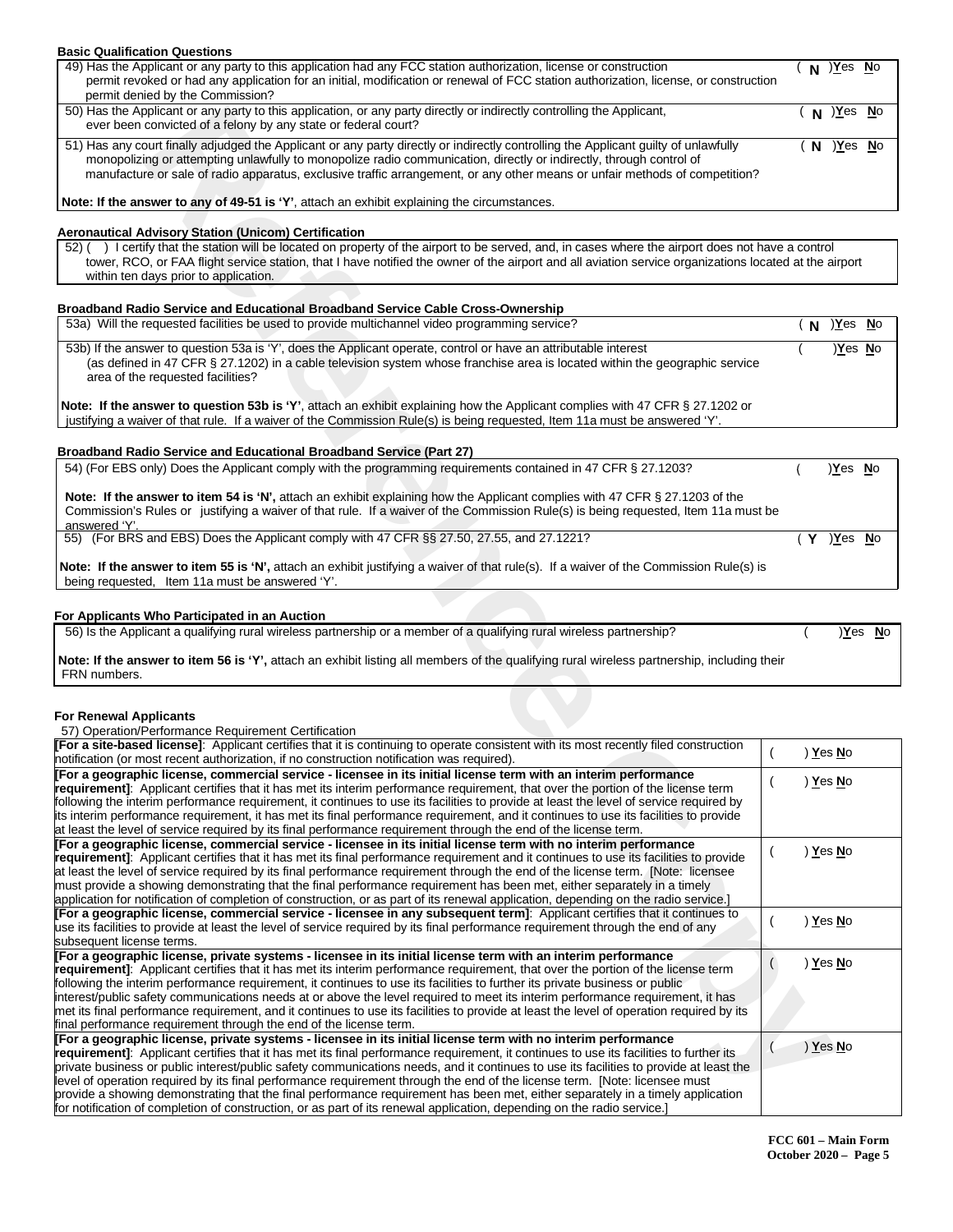| [For a geographic license, private systems - licensee in any subsequent term]: Applicant certifies that it continues to use<br>lits facilities to further its private business or public interest/public safety communications needs at or above the level required to<br>meet its final performance requirement through the end of any subsequent license terms.                                                                         | ) Yes <b>N</b> o         |
|-------------------------------------------------------------------------------------------------------------------------------------------------------------------------------------------------------------------------------------------------------------------------------------------------------------------------------------------------------------------------------------------------------------------------------------------|--------------------------|
| [For a partitioned or disaggregated license without a performance reguirement, for the first renewal application filed<br>after effective date of the rules]: Applicant certifies that the partitioned and/or disaggregated license that is the subject of this<br>renewal application has no separate performance requirement and that this is the first renewal of this license filed subsequent to<br>the effective date of the rules. | ) <u>Y</u> es <u>N</u> o |
| [For a partitioned or disaggregated license without a performance requirement, for any subsequent renewal filings]:<br>Applicant certifies that it continues to use its facilities to provide service or to further the applicant's private business or public<br>interest/public safety needs.                                                                                                                                           | Yes No                   |

# **Discontinuance of Service Certification**

| 58) Applicant certifies that no permanent discontinuance of service or operation, as applicable, occurred during its current<br>license term.                                                                                                                                                                                                                                                                                                                                                                                                                                                                                                                                                                                                                                                                                                                                                                                                                                                                                                                                                                                                                                                                                                                                                                                                                                                                                                                                                                                                                                                                             | ∣ Yes No |  |
|---------------------------------------------------------------------------------------------------------------------------------------------------------------------------------------------------------------------------------------------------------------------------------------------------------------------------------------------------------------------------------------------------------------------------------------------------------------------------------------------------------------------------------------------------------------------------------------------------------------------------------------------------------------------------------------------------------------------------------------------------------------------------------------------------------------------------------------------------------------------------------------------------------------------------------------------------------------------------------------------------------------------------------------------------------------------------------------------------------------------------------------------------------------------------------------------------------------------------------------------------------------------------------------------------------------------------------------------------------------------------------------------------------------------------------------------------------------------------------------------------------------------------------------------------------------------------------------------------------------------------|----------|--|
| Note: If the response to either item 57 or item 58 is 'N', attach an exhibit that demonstrates that over the course of the<br>license term, the Applicant provided and continues to provide service to the public, or operated and continues to operate the<br>license to meet the Applicant's private business or public interest/public safety communications needs. This exhibit must<br>include a detailed description of the Applicant's provision of service or, when allowed under the relevant service rules or<br>pursuant to waiver, use of the spectrum for private business or public interest/public safety communications needs, during the<br>entire license period and address, as applicable: 1) the level and quality of service provided by the applicant (e.g., the<br>population served, the area served, the number of subscribers, the services offered); (2) the date service commenced,<br>whether service was ever interrupted, and the duration of any interruption or outage; (3) the extent to which service is<br>provided to rural areas; (4) the extent to which service is provided to qualifying tribal land as defined in 47 CFR §<br>1.2110(e)(3)(i); and (5) any other factors associated with the level of service to the public. The licensee may note in its<br>exhibit: 1) any grant(s) of waiver or extension of a performance deadline or license renewal subject to meeting a performance<br>requirement; or 2) if the final performance deadline and/or expiration date for the license accelerated because the licensee did<br>not meet an interim performance requirement. |          |  |

# **Regulatory Compliance Certification** [same for all]

| 59) Applicant certifies that it has substantially complied with all applicable FCC rules, policies, and the Communications Act<br>of 1934. as amended.  | Yes No |
|---------------------------------------------------------------------------------------------------------------------------------------------------------|--------|
| Note: If the response to item 59 is 'N', attach an exhibit explaining the circumstances and demonstrating why Applicant's<br>license should be renewed. |        |

# **General Certification Statements**

|                                                                                                                                                                                                                                                                                                                 | [For a geographic license, private systems - licensee in any subsequent term]: Applicant certifies that it continues to use<br>its facilities to further its private business or public interest/public safety communications needs at or above the level required to                                                                                                                                                                                                                                                                                                                                                                                                                                                                                                                                                                                                                                                                                                                                                                                                                                                                                                                                                                                                                                                                                                                                                                                                                                                                                                                                                     |                | ) Yes No |  |  |
|-----------------------------------------------------------------------------------------------------------------------------------------------------------------------------------------------------------------------------------------------------------------------------------------------------------------|---------------------------------------------------------------------------------------------------------------------------------------------------------------------------------------------------------------------------------------------------------------------------------------------------------------------------------------------------------------------------------------------------------------------------------------------------------------------------------------------------------------------------------------------------------------------------------------------------------------------------------------------------------------------------------------------------------------------------------------------------------------------------------------------------------------------------------------------------------------------------------------------------------------------------------------------------------------------------------------------------------------------------------------------------------------------------------------------------------------------------------------------------------------------------------------------------------------------------------------------------------------------------------------------------------------------------------------------------------------------------------------------------------------------------------------------------------------------------------------------------------------------------------------------------------------------------------------------------------------------------|----------------|----------|--|--|
|                                                                                                                                                                                                                                                                                                                 | meet its final performance requirement through the end of any subsequent license terms.<br>[For a partitioned or disaggregated license without a performance requirement, for the first renewal application filed                                                                                                                                                                                                                                                                                                                                                                                                                                                                                                                                                                                                                                                                                                                                                                                                                                                                                                                                                                                                                                                                                                                                                                                                                                                                                                                                                                                                         |                |          |  |  |
| after effective date of the rules]: Applicant certifies that the partitioned and/or disaggregated license that is the subject of this<br>renewal application has no separate performance requirement and that this is the first renewal of this license filed subsequent to<br>the effective date of the rules. | $\overline{(}$                                                                                                                                                                                                                                                                                                                                                                                                                                                                                                                                                                                                                                                                                                                                                                                                                                                                                                                                                                                                                                                                                                                                                                                                                                                                                                                                                                                                                                                                                                                                                                                                            | ) Yes No       |          |  |  |
|                                                                                                                                                                                                                                                                                                                 | [For a partitioned or disaggregated license without a performance requirement, for any subsequent renewal filings]:<br>Applicant certifies that it continues to use its facilities to provide service or to further the applicant's private business or public<br>interest/public safety needs.                                                                                                                                                                                                                                                                                                                                                                                                                                                                                                                                                                                                                                                                                                                                                                                                                                                                                                                                                                                                                                                                                                                                                                                                                                                                                                                           | $\overline{(}$ | ) Yes No |  |  |
|                                                                                                                                                                                                                                                                                                                 |                                                                                                                                                                                                                                                                                                                                                                                                                                                                                                                                                                                                                                                                                                                                                                                                                                                                                                                                                                                                                                                                                                                                                                                                                                                                                                                                                                                                                                                                                                                                                                                                                           |                |          |  |  |
|                                                                                                                                                                                                                                                                                                                 | <b>Discontinuance of Service Certification</b>                                                                                                                                                                                                                                                                                                                                                                                                                                                                                                                                                                                                                                                                                                                                                                                                                                                                                                                                                                                                                                                                                                                                                                                                                                                                                                                                                                                                                                                                                                                                                                            |                |          |  |  |
|                                                                                                                                                                                                                                                                                                                 | 58) Applicant certifies that no permanent discontinuance of service or operation, as applicable, occurred during its current<br>license term.                                                                                                                                                                                                                                                                                                                                                                                                                                                                                                                                                                                                                                                                                                                                                                                                                                                                                                                                                                                                                                                                                                                                                                                                                                                                                                                                                                                                                                                                             | $\overline{(}$ | ) Yes No |  |  |
|                                                                                                                                                                                                                                                                                                                 | Note: If the response to either item 57 or item 58 is 'N', attach an exhibit that demonstrates that over the course of the<br>license term, the Applicant provided and continues to provide service to the public, or operated and continues to operate the<br>license to meet the Applicant's private business or public interest/public safety communications needs. This exhibit must<br>include a detailed description of the Applicant's provision of service or, when allowed under the relevant service rules or<br>pursuant to waiver, use of the spectrum for private business or public interest/public safety communications needs, during the<br>entire license period and address, as applicable: 1) the level and quality of service provided by the applicant (e.g., the<br>population served, the area served, the number of subscribers, the services offered); (2) the date service commenced,<br>whether service was ever interrupted, and the duration of any interruption or outage; (3) the extent to which service is<br>provided to rural areas; (4) the extent to which service is provided to qualifying tribal land as defined in 47 CFR §<br>1.2110(e)(3)(i); and (5) any other factors associated with the level of service to the public. The licensee may note in its<br>exhibit: 1) any grant(s) of waiver or extension of a performance deadline or license renewal subject to meeting a performance<br>requirement; or 2) if the final performance deadline and/or expiration date for the license accelerated because the licensee did<br>not meet an interim performance requirement. |                |          |  |  |
|                                                                                                                                                                                                                                                                                                                 |                                                                                                                                                                                                                                                                                                                                                                                                                                                                                                                                                                                                                                                                                                                                                                                                                                                                                                                                                                                                                                                                                                                                                                                                                                                                                                                                                                                                                                                                                                                                                                                                                           |                |          |  |  |
|                                                                                                                                                                                                                                                                                                                 | Regulatory Compliance Certification [same for all]                                                                                                                                                                                                                                                                                                                                                                                                                                                                                                                                                                                                                                                                                                                                                                                                                                                                                                                                                                                                                                                                                                                                                                                                                                                                                                                                                                                                                                                                                                                                                                        |                |          |  |  |
|                                                                                                                                                                                                                                                                                                                 | 59) Applicant certifies that it has substantially complied with all applicable FCC rules, policies, and the Communications Act<br>of 1934, as amended.                                                                                                                                                                                                                                                                                                                                                                                                                                                                                                                                                                                                                                                                                                                                                                                                                                                                                                                                                                                                                                                                                                                                                                                                                                                                                                                                                                                                                                                                    |                | ) Yes No |  |  |
|                                                                                                                                                                                                                                                                                                                 | Note: If the response to item 59 is 'N', attach an exhibit explaining the circumstances and demonstrating why Applicant's<br>license should be renewed.                                                                                                                                                                                                                                                                                                                                                                                                                                                                                                                                                                                                                                                                                                                                                                                                                                                                                                                                                                                                                                                                                                                                                                                                                                                                                                                                                                                                                                                                   |                |          |  |  |
|                                                                                                                                                                                                                                                                                                                 |                                                                                                                                                                                                                                                                                                                                                                                                                                                                                                                                                                                                                                                                                                                                                                                                                                                                                                                                                                                                                                                                                                                                                                                                                                                                                                                                                                                                                                                                                                                                                                                                                           |                |          |  |  |
|                                                                                                                                                                                                                                                                                                                 | <b>General Certification Statements</b>                                                                                                                                                                                                                                                                                                                                                                                                                                                                                                                                                                                                                                                                                                                                                                                                                                                                                                                                                                                                                                                                                                                                                                                                                                                                                                                                                                                                                                                                                                                                                                                   |                |          |  |  |
| 1)                                                                                                                                                                                                                                                                                                              | The Applicant waives any claim to the use of any particular frequency or of the electromagnetic spectrum as against the regulatory power of the United States<br>because of the previous use of the same, whether by license or otherwise, and requests an authorization in accordance with this application.                                                                                                                                                                                                                                                                                                                                                                                                                                                                                                                                                                                                                                                                                                                                                                                                                                                                                                                                                                                                                                                                                                                                                                                                                                                                                                             |                |          |  |  |
| 2)                                                                                                                                                                                                                                                                                                              | The Applicant certifies that grant of this application would not cause the Applicant to be in violation of any pertinent cross-ownership or attribution rules.*<br>*If the Applicant has sought a waiver of any such rule in connection with this application, it may make this certification subject to the outcome of the waiver request.                                                                                                                                                                                                                                                                                                                                                                                                                                                                                                                                                                                                                                                                                                                                                                                                                                                                                                                                                                                                                                                                                                                                                                                                                                                                               |                |          |  |  |
| 3)                                                                                                                                                                                                                                                                                                              | The Applicant certifies that all statements made in this application and in the exhibits, attachments, or documents incorporated by reference are material, are part of<br>this application, and are true, complete, correct, and made in good faith.                                                                                                                                                                                                                                                                                                                                                                                                                                                                                                                                                                                                                                                                                                                                                                                                                                                                                                                                                                                                                                                                                                                                                                                                                                                                                                                                                                     |                |          |  |  |
| 4)                                                                                                                                                                                                                                                                                                              | The Applicant certifies that neither the Applicant nor any other party to the application is subject to a denial of Federal benefits pursuant to § 5301 of the Anti-Drug<br>Abuse Act of 1988, 21 U.S.C. § 862, because of a conviction for possession or distribution of a controlled substance. This certification does not apply to applications<br>filed in services exempted under § 1.2002(c) of the rules, 47 CFR § 1.2002(c). See 47 CFR § 1.2002(b) for the definition of "party to the application" as used in this<br>certification.                                                                                                                                                                                                                                                                                                                                                                                                                                                                                                                                                                                                                                                                                                                                                                                                                                                                                                                                                                                                                                                                           |                |          |  |  |
| 5)                                                                                                                                                                                                                                                                                                              | The Applicant certifies that it either (1) has current required ownership data on file with the Commission, (2) is filing updated ownership data simultaneously with this<br>application, or (3) is not required to file ownership data under the Commission's Rules.                                                                                                                                                                                                                                                                                                                                                                                                                                                                                                                                                                                                                                                                                                                                                                                                                                                                                                                                                                                                                                                                                                                                                                                                                                                                                                                                                     |                |          |  |  |
| 6)                                                                                                                                                                                                                                                                                                              | The Applicant certifies that the facilities, operations, and transmitters for which this authorization is hereby requested are either: (1) categorically excluded from routine<br>environmental evaluation for RF exposure as set forth in 47 CFR § 1.1307(b); or, (2) have been found not to cause human exposure to levels of radiofrequency<br>radiation in excess of the limits specified in 47 CFR §§ 1.1310 and 2.1093; or, (3) are the subject of one or more Environmental Assessments filed with the<br>Commission.                                                                                                                                                                                                                                                                                                                                                                                                                                                                                                                                                                                                                                                                                                                                                                                                                                                                                                                                                                                                                                                                                              |                |          |  |  |
| 7)                                                                                                                                                                                                                                                                                                              | The Applicant certifies that it has reviewed the appropriate Commission Rules defining eligibility to hold the requested license(s) and is eligible to hold the requested<br>license(s).                                                                                                                                                                                                                                                                                                                                                                                                                                                                                                                                                                                                                                                                                                                                                                                                                                                                                                                                                                                                                                                                                                                                                                                                                                                                                                                                                                                                                                  |                |          |  |  |
| 8)                                                                                                                                                                                                                                                                                                              | The Applicant certifies that it is not in default on any payment for Commission licenses and that it is not delinquent on any non-tax debt owed to any federal agency.                                                                                                                                                                                                                                                                                                                                                                                                                                                                                                                                                                                                                                                                                                                                                                                                                                                                                                                                                                                                                                                                                                                                                                                                                                                                                                                                                                                                                                                    |                |          |  |  |
| 9)                                                                                                                                                                                                                                                                                                              | The Applicant certifies that the Applicant and all of the related individuals and entities required to be disclosed on this application and FCC Form 602 (FCC Ownership<br>Disclosure Information for the Wireless Telecommunications Services) are not person(s) who have been, for reasons of national security, barred by any agency of<br>the Federal Government from bidding on a contract, participating in an auction, or receiving a grant. This certification applies only to applications for licenses for<br>spectrum that is required by Sections 6103, 6401-6403 of the Middle Class Tax Relief and Job Creation Act of 2012, codified at 47 U.S.C. §§ 309, 1413, 1451-1452,<br>to be assigned by a system of competitive bidding under 47 U.S.C. $\S$ 309(j).                                                                                                                                                                                                                                                                                                                                                                                                                                                                                                                                                                                                                                                                                                                                                                                                                                               |                |          |  |  |
|                                                                                                                                                                                                                                                                                                                 |                                                                                                                                                                                                                                                                                                                                                                                                                                                                                                                                                                                                                                                                                                                                                                                                                                                                                                                                                                                                                                                                                                                                                                                                                                                                                                                                                                                                                                                                                                                                                                                                                           |                |          |  |  |
|                                                                                                                                                                                                                                                                                                                 | L                                                                                                                                                                                                                                                                                                                                                                                                                                                                                                                                                                                                                                                                                                                                                                                                                                                                                                                                                                                                                                                                                                                                                                                                                                                                                                                                                                                                                                                                                                                                                                                                                         |                |          |  |  |
|                                                                                                                                                                                                                                                                                                                 |                                                                                                                                                                                                                                                                                                                                                                                                                                                                                                                                                                                                                                                                                                                                                                                                                                                                                                                                                                                                                                                                                                                                                                                                                                                                                                                                                                                                                                                                                                                                                                                                                           |                |          |  |  |
|                                                                                                                                                                                                                                                                                                                 |                                                                                                                                                                                                                                                                                                                                                                                                                                                                                                                                                                                                                                                                                                                                                                                                                                                                                                                                                                                                                                                                                                                                                                                                                                                                                                                                                                                                                                                                                                                                                                                                                           |                |          |  |  |
|                                                                                                                                                                                                                                                                                                                 |                                                                                                                                                                                                                                                                                                                                                                                                                                                                                                                                                                                                                                                                                                                                                                                                                                                                                                                                                                                                                                                                                                                                                                                                                                                                                                                                                                                                                                                                                                                                                                                                                           |                |          |  |  |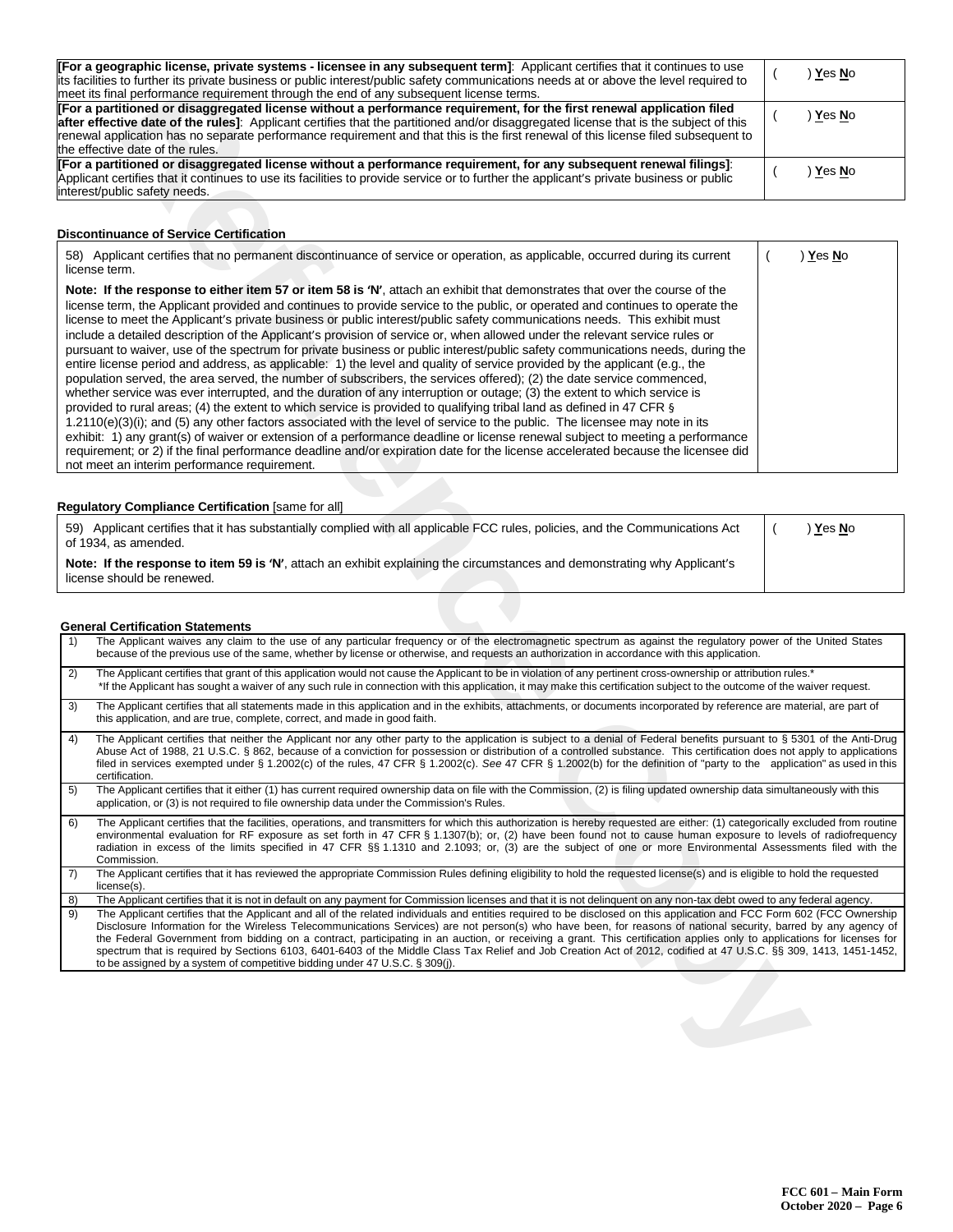#### **Signature**

60)Typed or Printed Name of Party Authorized to Sign

| First Name:                                                                                                                                                                                                                                                                                                                                                                                  |                       | MI: | Last Name: |           | Suffix: |  |
|----------------------------------------------------------------------------------------------------------------------------------------------------------------------------------------------------------------------------------------------------------------------------------------------------------------------------------------------------------------------------------------------|-----------------------|-----|------------|-----------|---------|--|
| David                                                                                                                                                                                                                                                                                                                                                                                        |                       |     | Werblow    |           |         |  |
| 61) Title:<br><b>Vice President - Legal Affairs</b>                                                                                                                                                                                                                                                                                                                                          |                       |     |            |           |         |  |
| Signature:                                                                                                                                                                                                                                                                                                                                                                                   |                       |     |            | 62) Date: |         |  |
| David                                                                                                                                                                                                                                                                                                                                                                                        | Werblow<br>03/31/2021 |     |            |           |         |  |
| FAILURE TO SIGN THIS APPLICATION MAY RESULT IN DISMISSAL OF THE APPLICATION AND FORFEITURE OF ANY FEES PAID.                                                                                                                                                                                                                                                                                 |                       |     |            |           |         |  |
| Upon grant of this license application, the Licensee may be subject to certain construction or coverage requirements. Failure to meet the construction or<br>coverage requirements will result in termination of the license. Consult appropriate FCC regulations to determine the construction or coverage requirements<br>that apply to the type of license requested in this application. |                       |     |            |           |         |  |
| WILLFUL FALSE STATEMENTS MADE ON THIS FORM OR ANY ATTACHMENTS ARE PUNISHABLE BY FINE AND/OR IMPRISONMENT (U.S. Code, Title 18,<br>§ 1001) AND/OR REVOCATION OF ANY STATION LICENSE OR CONSTRUCTION PERMIT (U.S. Code, Title 47, § 312(a)(1)), AND/OR FORFEITURE (U.S. Code,<br>Title 47, § 503).                                                                                             |                       |     |            |           |         |  |

**Reference Copy)**<br> **Reference Copy)**<br> **Reference Copy)**<br> **Reference Copy and Affairs**<br> **Reference Copy)**<br> **Reference Copy and Affairs**<br> **Reference Copy)**<br> **Reference Copy and Affairs**<br> **Reference Copy)**<br> **Reference Copy an**